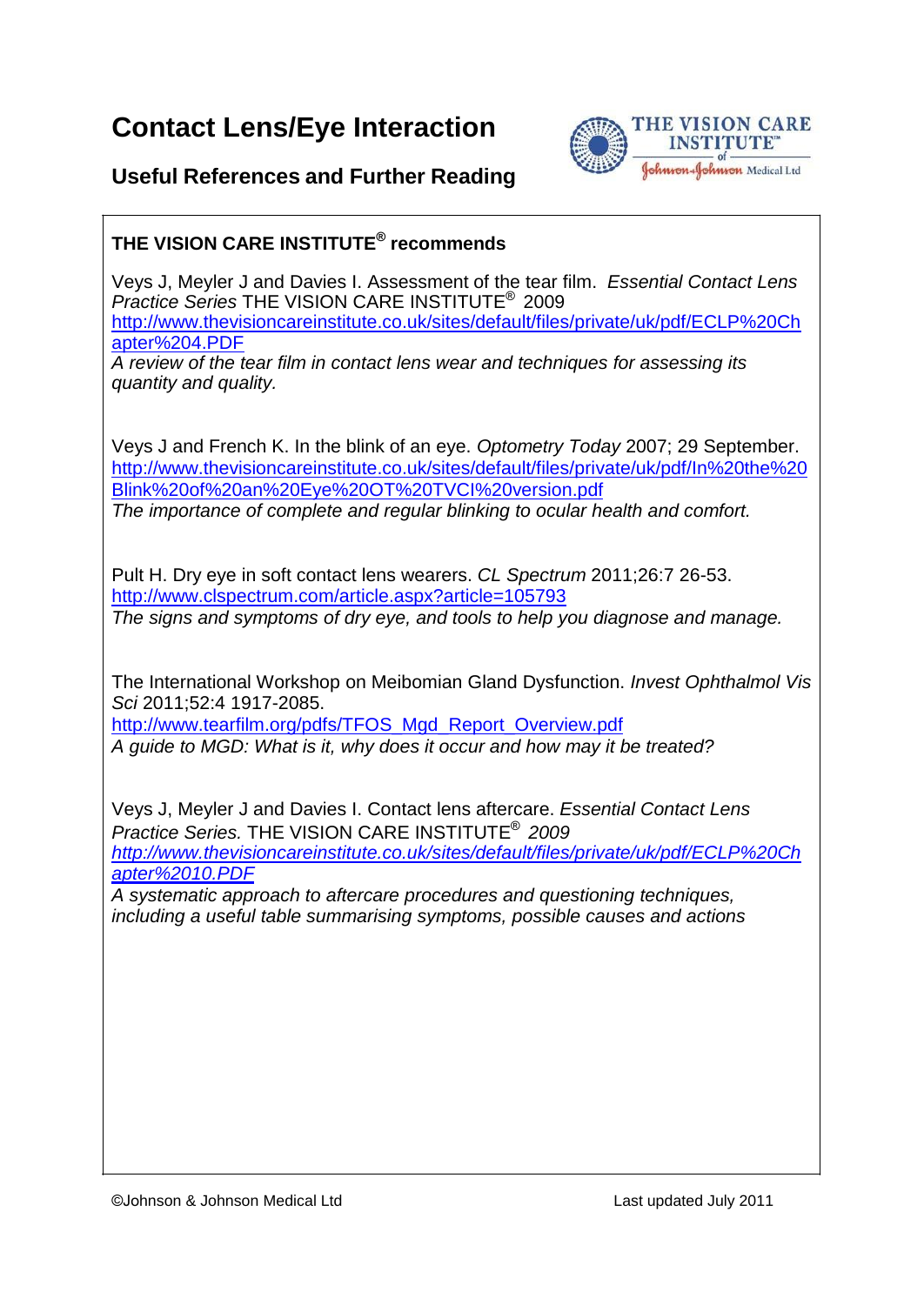#### **General**

Frangie J, Schiller S and Hill LA. Understanding lens performance from wearers of monthly replacement contact lenses. *Optometry Today* 2008;48:12 39-42. <http://www.optometry.co.uk/search?q=frangie>

Riley C, Young G and Chalmers R. Prevalence of ocular surface symptoms, signs and uncomfortable hours of wear in contact lens wearers: the effect of refitting with daily-wear silicone hydrogel lenses (senofilcon A). *Eye & Contact Lens* 2006;32:6 281-286.

[http://journals.lww.com/claojournal/Abstract/2006/12000/Prevalence\\_of\\_Ocular\\_Surf](http://journals.lww.com/claojournal/Abstract/2006/12000/Prevalence_of_Ocular_Surface_Symptoms,_Signs,_and.7.aspx) [ace\\_Symptoms,\\_Signs,\\_and.7.aspx](http://journals.lww.com/claojournal/Abstract/2006/12000/Prevalence_of_Ocular_Surface_Symptoms,_Signs,_and.7.aspx)

Young G, Veys J, Pritchard N *et al.* A multicentre study of lapsed contact lens wearers. *Ophthal Physiol Opt* 2002;22:6 516-527. <http://onlinelibrary.wiley.com/doi/10.1046/j.1475-1313.2002.00066.x/abstract>

#### **Tear film – dry eye**

Himebaugh NL, Begley CG, Bradley A *et al.* Blinking and tear break-up during four visual tasks. *Optom Vis Sci* 2009;86:2 E106-E114. [http://journals.lww.com/optvissci/Fulltext/2009/02000/Blinking\\_and\\_Tear\\_Break\\_Up\\_](http://journals.lww.com/optvissci/Fulltext/2009/02000/Blinking_and_Tear_Break_Up_During_Four_Visual.10.aspx) [During\\_Four\\_Visual.10.aspx](http://journals.lww.com/optvissci/Fulltext/2009/02000/Blinking_and_Tear_Break_Up_During_Four_Visual.10.aspx)

Pult H, Purslow C, Berry M *et al.* Clinical tests for predicting successful contact lens wear: relationship and clinical potential. *Optom Vis Sci* 2008 85:10 E924-E929 [http://journals.lww.com/optvissci/Fulltext/2008/10000/Clinical\\_Tests\\_for\\_Successful\\_](http://journals.lww.com/optvissci/Fulltext/2008/10000/Clinical_Tests_for_Successful_Contact_Lens_Wear_.9.aspx) [Contact\\_Lens\\_Wear\\_.9.aspx](http://journals.lww.com/optvissci/Fulltext/2008/10000/Clinical_Tests_for_Successful_Contact_Lens_Wear_.9.aspx)

Simpson TL, Situ P, Jones LW *et al.* Dry eye symptoms assessed by four questionnaires. *Optom Vis Sci* 2008;85:8 692-698. [http://journals.lww.com/optvissci/Fulltext/2008/08000/Dry\\_Eye\\_Symptoms\\_Assessed](http://journals.lww.com/optvissci/Fulltext/2008/08000/Dry_Eye_Symptoms_Assessed_by_Four_Questionnaires.14.aspx) by Four Questionnaires.14.aspx

Harrison WW, Begley CG, Liu H *et al.* Menisci and fullness of blink in dry eye. *Optom Vis Sci* 2008;85:8 706-714

http://journals.lww.com/optvissci/Fulltext/2008/08000/Menisci\_and\_Fullness\_of\_the [Blink\\_in\\_Dry\\_Eye.16.aspx](http://journals.lww.com/optvissci/Fulltext/2008/08000/Menisci_and_Fullness_of_the_Blink_in_Dry_Eye.16.aspx)

Koh S, Maeda N, Hamano T *et al.* Effect of lubricating agents of disposable contact lenses on higher-order aberrations after blinking. *Eye & Contact Lens* 2008;34:2 100-105.

[http://journals.lww.com/claojournal/Abstract/2008/03000/Effect\\_of\\_Internal\\_Lubricati](http://journals.lww.com/claojournal/Abstract/2008/03000/Effect_of_Internal_Lubricating_Agents_of.6.aspx) [ng\\_Agents\\_of.6.aspx](http://journals.lww.com/claojournal/Abstract/2008/03000/Effect_of_Internal_Lubricating_Agents_of.6.aspx)

Korb DR, Herman JP, Finnemore VM *et al*. An evaluation of the efficacy of fluorescein, rose bengal, lissamine green, and a new dye mixture for ocular surface staining. *Eye & CL* 2008;34:1 61-64.